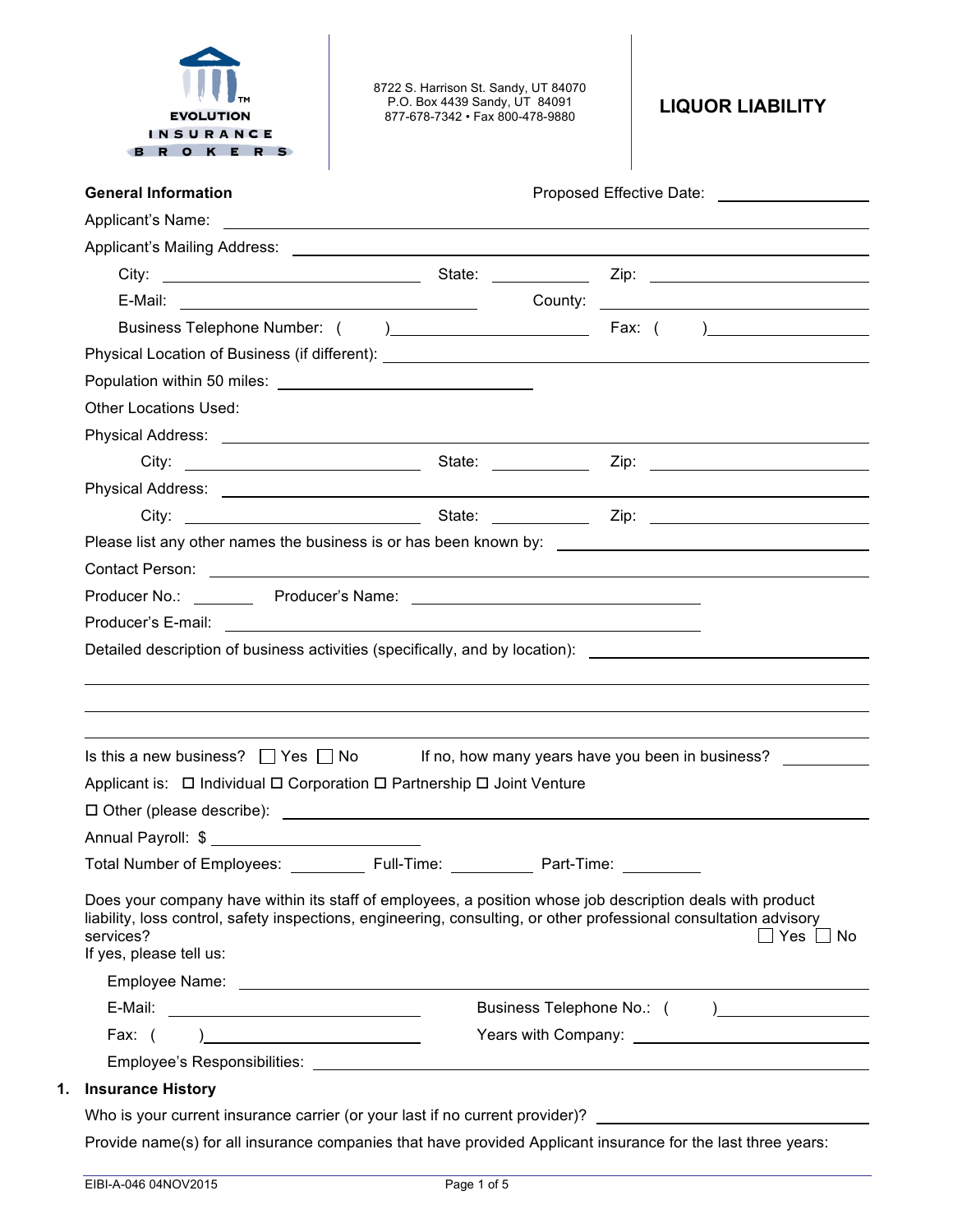|    |                                                     | Coverage:                                                                                                                                                                         |        | Coverage:                       | Coverage:                                                                                                                                          |
|----|-----------------------------------------------------|-----------------------------------------------------------------------------------------------------------------------------------------------------------------------------------|--------|---------------------------------|----------------------------------------------------------------------------------------------------------------------------------------------------|
|    | <b>Company Name</b>                                 |                                                                                                                                                                                   |        |                                 |                                                                                                                                                    |
|    | <b>Expiration Date</b>                              |                                                                                                                                                                                   |        |                                 |                                                                                                                                                    |
|    | <b>Annual Premium</b>                               | \$                                                                                                                                                                                |        | \$                              | \$                                                                                                                                                 |
|    | Have you ever had any violations?                   | If yes, please explain: If yes, please explain:                                                                                                                                   |        |                                 | _  Yes   _  No                                                                                                                                     |
|    | this Policy, prior to the inception of this Policy? | Has the Applicant or any predecessor or related person or entity ever had a claim?<br>Attach a five year loss/claims history, including details. (REQUIRED)                       |        |                                 | $Yes \perp No$<br>Have you had any incident, event, occurrence, loss, or Wrongful Act which might give rise to a Claim covered by<br>Yes  <br>l No |
|    |                                                     |                                                                                                                                                                                   |        |                                 |                                                                                                                                                    |
|    |                                                     | Has the Applicant, or anyone on the Applicant's behalf, attempted to place this risk in standard markets?<br>If the standard markets are declining placement, please explain why: |        |                                 | $\Box$ Yes $\Box$<br>l No                                                                                                                          |
|    | <b>Desired Insurance</b>                            | Limit of Liability - Professional Liability Coverage:                                                                                                                             |        |                                 |                                                                                                                                                    |
|    | Per Act/Aggregate                                   |                                                                                                                                                                                   |        | Per Person/Per Act/Aggregate    |                                                                                                                                                    |
| □  | \$50,000/\$100,000                                  |                                                                                                                                                                                   | $\Box$ | \$25,000/\$50,000/\$100,000     |                                                                                                                                                    |
| □  | \$150,000/\$300,000                                 |                                                                                                                                                                                   | □      | \$75,000/\$150,000/\$300,000    |                                                                                                                                                    |
| □  | \$250,000/\$1,000,000                               |                                                                                                                                                                                   | □      | \$100,000/\$250,000/\$1,000,000 |                                                                                                                                                    |
| □  | \$500,000/\$1,000,000                               |                                                                                                                                                                                   | □      | \$250,000/\$500,000/\$1,000,000 |                                                                                                                                                    |
| □  | Other:                                              |                                                                                                                                                                                   | □      | Other:                          |                                                                                                                                                    |
|    |                                                     | Self-Insured Retention (SIR): □ \$1,000 (Minimum) □ \$1,500 □ \$2,500 □ \$5,000 □ \$10,000                                                                                        |        |                                 |                                                                                                                                                    |
|    | <b>Business Activities</b>                          |                                                                                                                                                                                   |        |                                 |                                                                                                                                                    |
|    |                                                     | 1. Person providing accounting and tax services:                                                                                                                                  |        |                                 |                                                                                                                                                    |
|    |                                                     |                                                                                                                                                                                   |        |                                 |                                                                                                                                                    |
|    |                                                     |                                                                                                                                                                                   |        |                                 |                                                                                                                                                    |
| 2. |                                                     |                                                                                                                                                                                   |        |                                 |                                                                                                                                                    |
| 3. |                                                     |                                                                                                                                                                                   |        |                                 |                                                                                                                                                    |
|    |                                                     |                                                                                                                                                                                   |        |                                 |                                                                                                                                                    |
| 5. |                                                     |                                                                                                                                                                                   |        |                                 |                                                                                                                                                    |
| 6. |                                                     | Does a parking lot adjoin the premises?                                                                                                                                           |        |                                 | $\Box$ Yes $\Box$<br>No                                                                                                                            |
|    |                                                     |                                                                                                                                                                                   |        |                                 |                                                                                                                                                    |
|    | 7. Payroll breakdown:                               |                                                                                                                                                                                   |        |                                 |                                                                                                                                                    |
|    | Operations payroll                                  | $\mathfrak{S}$                                                                                                                                                                    |        |                                 |                                                                                                                                                    |
|    | EIBI-A-046 04NOV2015                                |                                                                                                                                                                                   |        | Page 2 of 5                     |                                                                                                                                                    |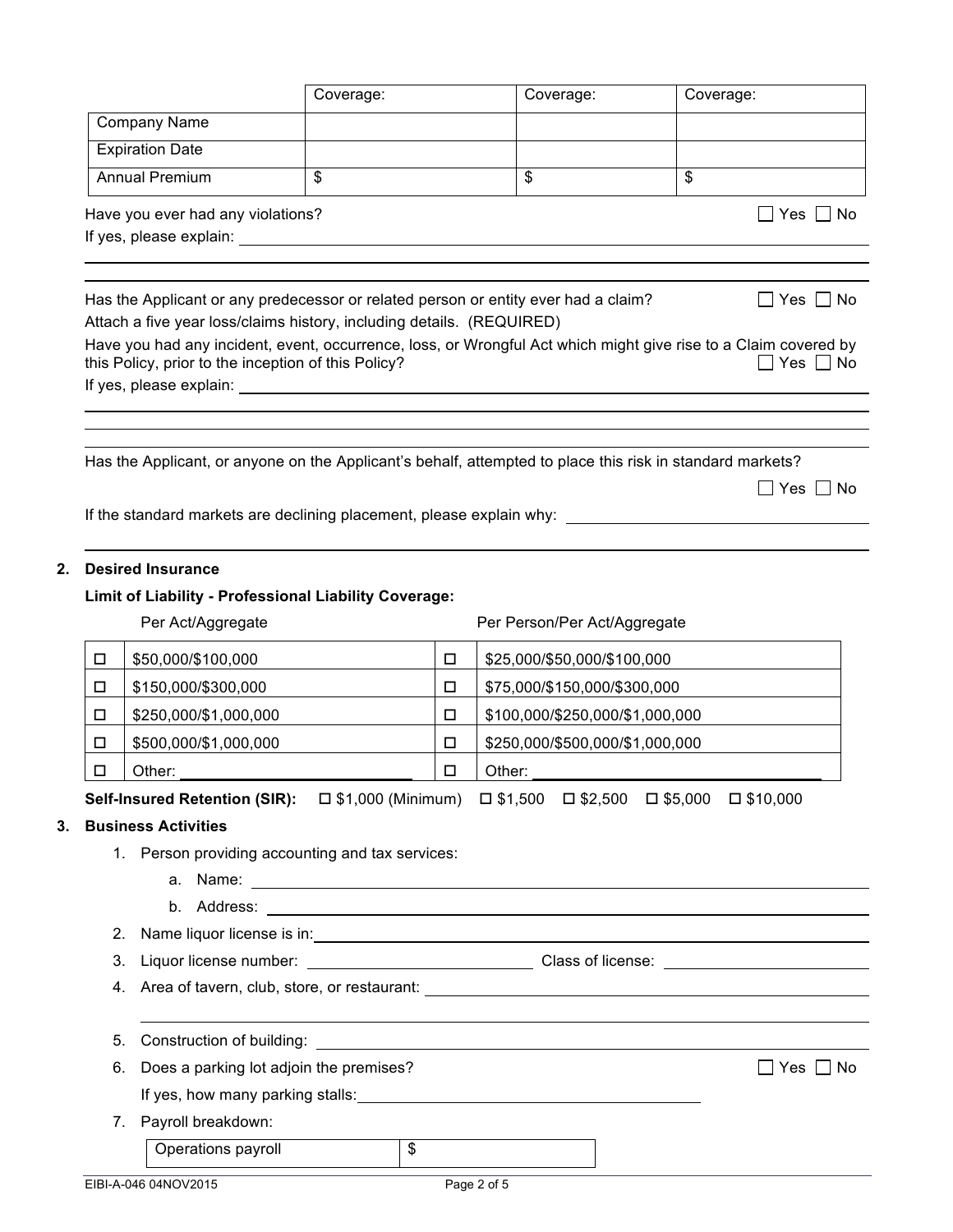|    | Office and clerical                                                                                                                                                                                                                  | \$ |                                                                                                                      |               |                                                                |  |
|----|--------------------------------------------------------------------------------------------------------------------------------------------------------------------------------------------------------------------------------------|----|----------------------------------------------------------------------------------------------------------------------|---------------|----------------------------------------------------------------|--|
|    | Executive and management                                                                                                                                                                                                             | \$ |                                                                                                                      |               |                                                                |  |
|    | Other - explain                                                                                                                                                                                                                      | \$ |                                                                                                                      |               |                                                                |  |
| 8. | Total gross annual receipts for all business operations:                                                                                                                                                                             |    |                                                                                                                      |               | $\frac{1}{2}$                                                  |  |
| 9. | Total gross annual receipt from liquor liability sales:                                                                                                                                                                              |    |                                                                                                                      | \$            |                                                                |  |
|    | a. On-premises consumption                                                                                                                                                                                                           |    |                                                                                                                      | $\frac{1}{2}$ | $\%$                                                           |  |
|    | Package sales<br>b.                                                                                                                                                                                                                  |    |                                                                                                                      | $\frac{1}{2}$ | $\%$                                                           |  |
|    |                                                                                                                                                                                                                                      |    |                                                                                                                      |               |                                                                |  |
|    | 11. Do you have a formal safety program in operation?                                                                                                                                                                                |    |                                                                                                                      |               | $\Box$ Yes $\Box$ No                                           |  |
|    | 12. Are all premises and operations inspected or certified by any outside third party?                                                                                                                                               |    |                                                                                                                      |               | _  Yes   <br>∣No                                               |  |
|    | If yes, please complete the following:                                                                                                                                                                                               |    |                                                                                                                      |               |                                                                |  |
|    | Local agency<br>а.                                                                                                                                                                                                                   |    |                                                                                                                      |               |                                                                |  |
|    | State agency<br>b.                                                                                                                                                                                                                   |    |                                                                                                                      |               |                                                                |  |
|    | Federal agency<br>c.                                                                                                                                                                                                                 |    |                                                                                                                      |               |                                                                |  |
|    | d.                                                                                                                                                                                                                                   |    |                                                                                                                      |               |                                                                |  |
|    | Use additional paper if necessary.                                                                                                                                                                                                   |    |                                                                                                                      |               |                                                                |  |
|    | 13. Please provide the name of the local law enforcement agency responsible in your area:                                                                                                                                            |    |                                                                                                                      |               |                                                                |  |
|    |                                                                                                                                                                                                                                      |    |                                                                                                                      |               |                                                                |  |
|    | 14. What is your estimate of the percentage of patrons arriving or departing by automobile? $\%$                                                                                                                                     |    |                                                                                                                      |               |                                                                |  |
|    | 15. Would your company agree to participate in a sponsored Risk Management and Loss Control programs if                                                                                                                              |    |                                                                                                                      |               |                                                                |  |
|    | such were offered in your area?                                                                                                                                                                                                      |    |                                                                                                                      |               | ]Yes □ No                                                      |  |
|    | If no, please briefly describe why not, or if yes, please indicate the best month during a year such a                                                                                                                               |    |                                                                                                                      |               |                                                                |  |
|    | meeting should be scheduled. The same state of the state of the state of the state of the state of the state of the state of the state of the state of the state of the state of the state of the state of the state of the st       |    |                                                                                                                      |               |                                                                |  |
|    | 16. Do you serve any food on the premises during business hours?                                                                                                                                                                     |    |                                                                                                                      |               | Yes    No                                                      |  |
|    | a. If yes, provide annual gross receipts from food sales \$                                                                                                                                                                          |    |                                                                                                                      |               |                                                                |  |
|    | b. Do you provide (other than beer) a:                                                                                                                                                                                               |    |                                                                                                                      |               |                                                                |  |
|    | i. Happy Hour?                                                                                                                                                                                                                       |    |                                                                                                                      |               | $\Box$ Yes $\Box$ No If yes, how often?                        |  |
|    | ii. Ladies Night?                                                                                                                                                                                                                    |    |                                                                                                                      |               | □ Yes □ No If yes, how often?<br>□ Yes □ No If yes, how often? |  |
|    | Two for One Night?<br>iii.                                                                                                                                                                                                           |    |                                                                                                                      |               | $\Box$ Yes $\Box$ No If yes, how often?                        |  |
|    | 17. Do your state liquor laws limit liability to beer served "on premises only"?                                                                                                                                                     |    |                                                                                                                      |               | $\Box$ Yes $\Box$ No                                           |  |
|    | 18. Is your liquor license restricted to beer and wine only?                                                                                                                                                                         |    |                                                                                                                      |               | Yes $\Box$ No                                                  |  |
|    | 19. Do you dispense liquid nitrogen cocktails?                                                                                                                                                                                       |    |                                                                                                                      |               | ] Yes □ No                                                     |  |
|    | 20. How many hours per week are you open for business? #                                                                                                                                                                             |    |                                                                                                                      |               |                                                                |  |
|    | 21. What are your normal business hours (show AM or PM hours)?                                                                                                                                                                       |    |                                                                                                                      |               |                                                                |  |
|    | а.                                                                                                                                                                                                                                   |    |                                                                                                                      |               |                                                                |  |
|    | Business closed:<br>b.                                                                                                                                                                                                               |    | <u> 1989 - Johann Barbara, martin amerikan basal dan berasal dan berasal dalam basal dan berasal dan berasal dan</u> |               |                                                                |  |
|    | 22. Do you rent any portion of your premises to others?                                                                                                                                                                              |    |                                                                                                                      |               | $\Box$ Yes $\Box$ No                                           |  |
|    | If yes, explain to whom and what percentage: <u>[19] The Contract Contract Contract Contract Contract Contract Contract Contract Contract Contract Contract Contract Contract Contract Contract Contract Contract Contract Contr</u> |    |                                                                                                                      |               |                                                                |  |
|    |                                                                                                                                                                                                                                      |    |                                                                                                                      |               |                                                                |  |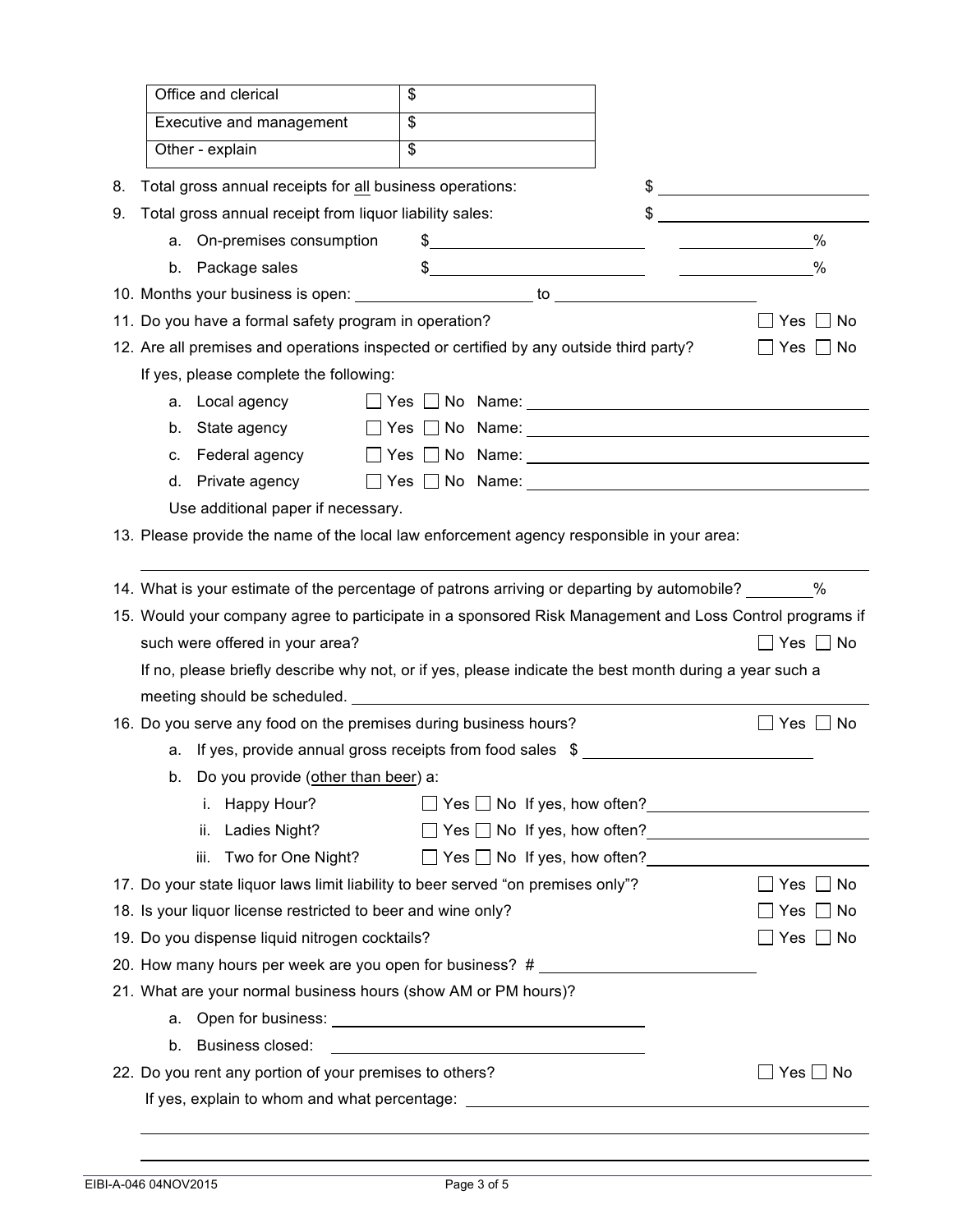23. Please classify which best fits the nature of your business operations:

|              | Tavern                                        | Caterers                           | <b>Country Club</b>           |
|--------------|-----------------------------------------------|------------------------------------|-------------------------------|
|              | Hotel                                         | Distribution only                  | Private Club                  |
|              | Restaurant                                    | Wholesale                          | Night Club                    |
|              | Package Store with no<br>premises consumption | Beer and Wine retail<br>sales only | Night club with<br>live music |
| List others: |                                               |                                    |                               |

24. Note names of any partners, key employees, and principal owners involved in the business:

| <b>NAME</b>                                                                                                                                                                                                                                                                                                   | <b>TITLE</b> | <b>YEARS WITH</b><br><b>FIRM</b> |
|---------------------------------------------------------------------------------------------------------------------------------------------------------------------------------------------------------------------------------------------------------------------------------------------------------------|--------------|----------------------------------|
|                                                                                                                                                                                                                                                                                                               |              |                                  |
|                                                                                                                                                                                                                                                                                                               |              |                                  |
|                                                                                                                                                                                                                                                                                                               |              |                                  |
| 25. At what time and location are IDs checked (check all that apply)?                                                                                                                                                                                                                                         |              |                                  |
| $\Box$ At front door $\Box$ By bartender $\Box$ By waitress $\Box$ By club membership card                                                                                                                                                                                                                    |              |                                  |
|                                                                                                                                                                                                                                                                                                               |              |                                  |
| 26. Average age of patrons: 21 to 25 25 to 30 30 to 40 30 over 40                                                                                                                                                                                                                                             |              |                                  |
| 27. What other steps, if any, are taken to prevent unauthorized sale of liquor?                                                                                                                                                                                                                               |              |                                  |
|                                                                                                                                                                                                                                                                                                               |              |                                  |
| 28. Are rules and regulations about the consumption and denial of further sales clearly displayed for patrons'                                                                                                                                                                                                |              |                                  |
| viewing?                                                                                                                                                                                                                                                                                                      |              | $\Box$ Yes $\Box$ No             |
| 29. What type of alcohol awareness training is provided to:                                                                                                                                                                                                                                                   |              |                                  |
|                                                                                                                                                                                                                                                                                                               |              |                                  |
| b.                                                                                                                                                                                                                                                                                                            |              |                                  |
|                                                                                                                                                                                                                                                                                                               |              |                                  |
| d. Waitress <b>contract and the contract of the contract of the contract of the contract of the contract of the contract of the contract of the contract of the contract of the contract of the contract of the contract of the </b>                                                                          |              |                                  |
|                                                                                                                                                                                                                                                                                                               |              |                                  |
| f.                                                                                                                                                                                                                                                                                                            |              |                                  |
| 30. What percentage of your employees have been certified of qualified by a special alcohol servers<br>awareness class, i.e., DWI alternatives; Tips; I'm Smart member classes; Health Educators Foundation<br>alcohol servers class; or other similar recognized employee alcohol server training program? % |              |                                  |
| 31. Are patrons permitted to carry alcoholic beverages onto the premises?                                                                                                                                                                                                                                     |              | $\Box$ Yes $\Box$ No             |
| 32. Has applicant ever been fined by the alcoholic beverage control, licensing, or other regulatory                                                                                                                                                                                                           |              |                                  |
| governmental agency?                                                                                                                                                                                                                                                                                          |              | $\Box$ Yes $\Box$ No             |
| If yes, please explain:                                                                                                                                                                                                                                                                                       |              |                                  |
| 33. Is there a limit on the quantity of alcoholic beverages purchased at one time?                                                                                                                                                                                                                            |              | $Yes$  <br>No                    |
|                                                                                                                                                                                                                                                                                                               |              |                                  |
| 34. Is the parking area patrolled to prevent intoxicated drivers from leaving the premises?<br>Explain                                                                                                                                                                                                        |              | Yes<br>No                        |